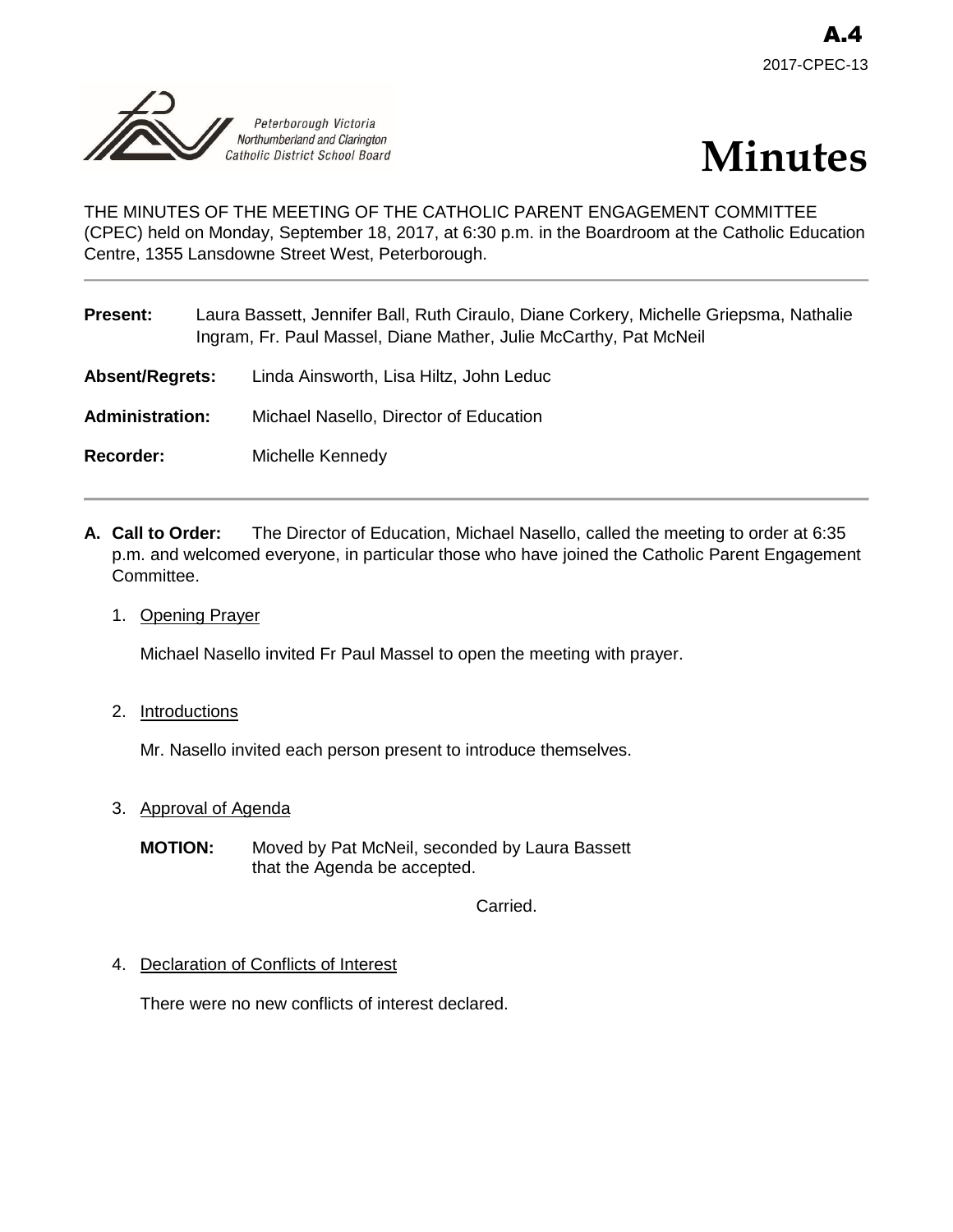## 5. Approval of the Minutes of the CPEC Meeting held on June 5, 2017.

### **MOTION:** Moved by Julie McCarthy, seconded by Patrick McNeil that the minutes from the meeting held on June 5, 2017, be approved.

Carried.

### 6. Business Arising from the Minutes

There was no business arising from the minutes.

## 7. Selection of Chair for the 2017-2019 Term

Michael Nasello called for nominations from the Committee of individuals to serve as the Catholic Parent Engagement Committee Chairperson for the term of September, 2017 through to June, 2019.

Nominees: John Leduc Laura Bassett

Mr. Nasello requested that Ruth Ciraulo and Jennifer Ball act as scrutineers. By way of secret ballot, Laura Basset was elected as Chair of the Catholic Parent Engagement Committee.

Michael Nasello requested that Laura Bassett assume the role of Chair for the balance of the meeting.

### **B. Recommended Actions/Presentations:**

### 1. Strategic Plan Update from Michael Nasello, Director of Education

Michael Nasello presented an update on the Strategic Planning Process to the Committee. A hard copy outlining the Vision, Mission, Renewed Strategic Priorities, Strategic Actions and action items for the 2017-2018 school year was distributed to the Committee.

Michael reviewed the change from 'Learning, Leadership and Service' to the new action words: 'Learn, Lead, Serve' and the philosophy behind the change. A mission statement 'To educate students in faith-filled, safe, inclusive Catholic learning communities by nurturing the mind, body and spirit of all' was incorporated. There are strategic priorities which are focused and grouped under each vision area and under those actions are more specific action bullets for each expression which illustrate how the priorities will come to life.

There was discussion about the new look which still references the work done in the last strategic plan. It was noted that there were many parts to the previous plan which the consultation endeavoured to keep. Michael emphasized the sense of one voice that was experienced and the many common themes that were present in the process. The sketch notes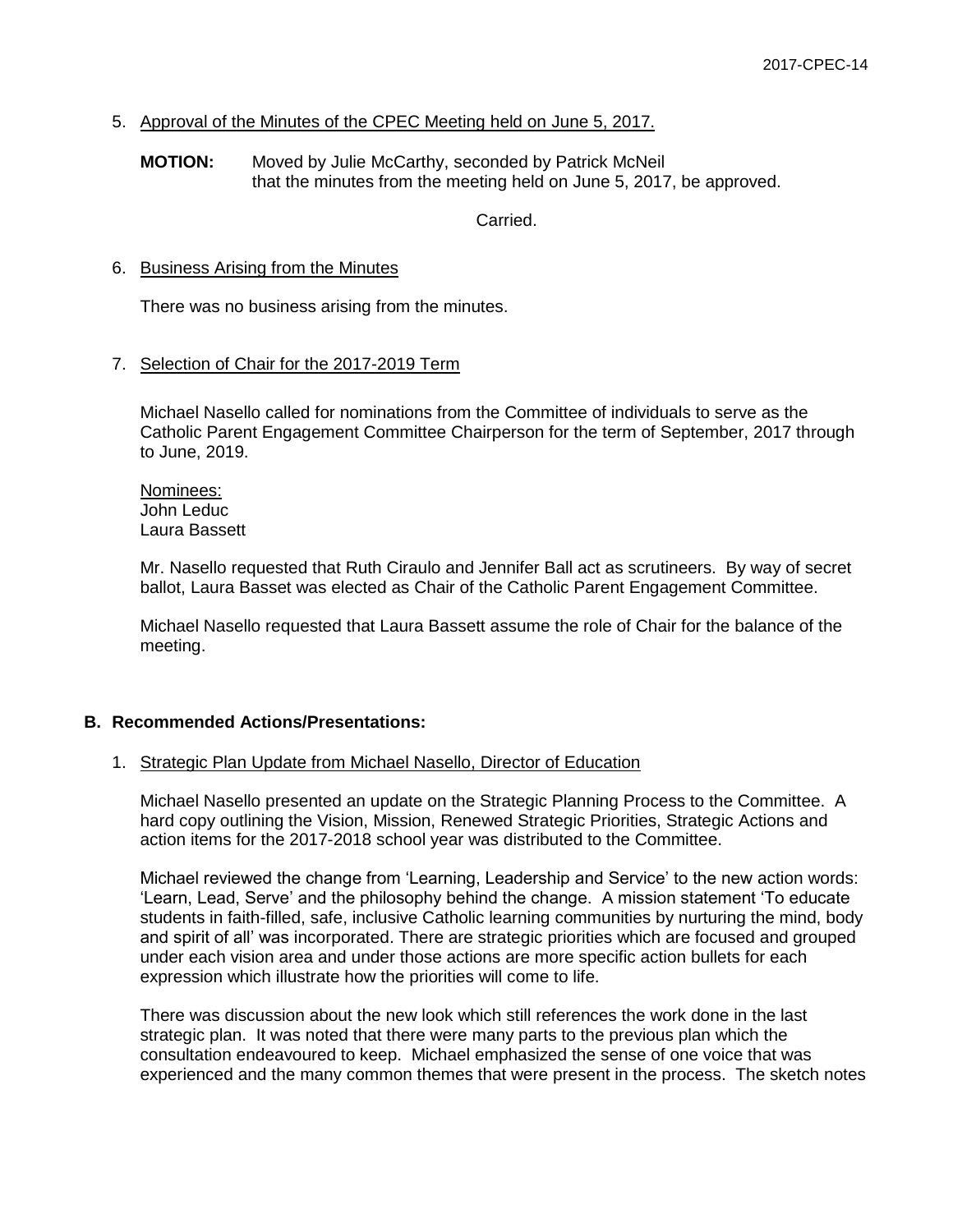that visually explained the outcome were displayed and discussed. Feedback was given on the visual pieces.

## 2. General Assembly Planning – Jennifer Kolari Presentation – November 8, 2017

Michael Nasello confirmed that Jennifer Kolari, author, has been confirmed to speak at the General Assembly which is scheduled for November 8, 2017. 150 copies of Ms. Kolari's book have been purchased for distribution to the attendees at the event. Michelle Kennedy will prepare an agenda very similar to that from last year. The Board Chair, the Director and the CPEC Chair will bring greetings. Fr. Paul Massel will prepare an opening and closing prayer. Patrick McNeil will introduce the guest speaker and Natalie Ingram will give recognition to the guest speaker. It was asked that an introduction of the members of CPEC, by region be included on the agenda.

The invitation will be sent to schools and school council members in the near future and will be advertised on the Board web site and social media.

### 3. May 16, 2018 – Appreciation Dinner – Discussion

A discussion took place about the format of the Appreciation Dinner and the number of attendees that have participated in the last number of years. There is concern about the amount of funds that go into the evening and if this is a good use of resources. The idea of going out to visit council meetings was discussed and it was felt that it is important to reach out to Catholic School Council members in the schools to ensure that they recognize the role of CPEC and perhaps spur more interest in the committee. The committee would like to have the CPEC Family of Schools be visited by the reps from their area with a consistent message for visiting the schools – in the form of one slide to prompt discussion points at the Catholic School Council meetings. The committee will work toward determining a schedule of meetings for the CPEC reps to attend and also create a slide for presentation at the visit.

The committee would like to continue with an appreciation event and would like to have it located at a school and have students contribute to the evening. (Artwork, Music, Foods, etc.) There was discussion about the possibility of having a graduate of PVNC be the guest speaker with an uplifting, positive message.

### 4. OAPCE Updates and Conference – October 13 and 14, 2017

Michelle Griepsma, Chair of the Board of Trustees addressed the committee regarding the Ontario Association for Parents in Catholic Education (OAPCE). She gave background information about the role of the association with the Ministry of Education and the structure of the Association and its composition of representatives from 29 boards from across the province. OAPCE has been a vehicle to move local Catholic parent voice to the provincial level. There was discussion about the challenges that are happening within the provincial organization and recently, Laura Bassett resigned as the PVNC Director with OAPCE.

There was discussion about the value of what is received from the association in exchange for membership fees paid by the Board. The Committee was in consensus that the OAPCE executive be asked to attend the Board of Trustees meeting in October, 2017 to answer questions and concerns raised by CPEC and the Board of Trustees. In addition there was consensus that the Board not participate in the Annual OAPCE Conference which is scheduled for October 13 and 14, 2017.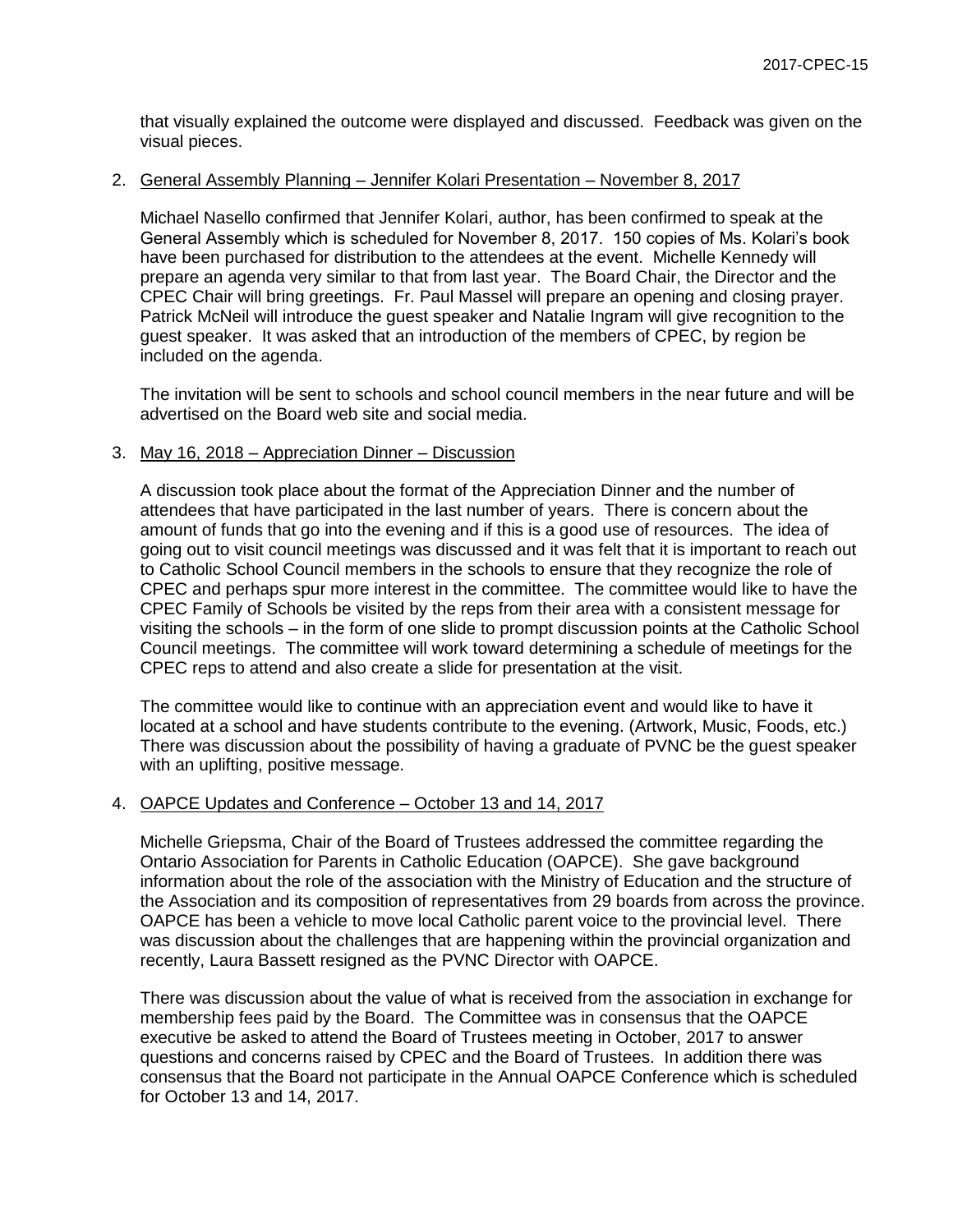### 5. Representation on the PVNC Faith and Equity Committee

It was noted that terms of reference for the Board's Faith and Equity Committee allows for a representative from the Catholic Parent Engagement Committee. The meetings are scheduled for October 12, 2017, January 25, 2018 and April 26, 2018. CPEC members were asked to contact Michelle Kennedy or Michael Nasello if they were interested in serving as the CPEC representative on the Faith and Equity Committee.

## **C. Information Items:**

## 1. Renewing the Promise

The Institute for Catholic Education's initiative called 'Renewing the Promise' has so far engaged the public to gather information which will be used to guide the direction of Catholic Education in the future. 'Renewing the Promise' is a theme that evolves from two predecessor documents: 'This Moment of Promise' and 'Fulfilling the Promise'

The next step in the process is a symposium which will be held in Toronto in November, 2017. A team of 14 people from our Board, including parents, will attend and be led by our Director of Education. It will be a large symposium which will celebrate the role of the religious communities that have contributed to Catholic Education in Ontario.

From the initial consultations the following themes emerged: Developing the Faith, Engaging Youth, Focusing on Morals and Values and Challenges of One School System. The Board team of 14 have reviewed the information and given further feedback. All of the information gathered will inform the new document.

### 2. Sacramental Preparation

Father Paul Massel gave a brief overview of how the Sacramental Preparation is being conducted in partnership with the school and parish. Communication from the Diocese entitled 'Guidelines in the Implementation of Sacramental Preparation' was distributed. Fr. Paul has been attending meetings with Parish Priests and Teachers and how they will share in the program. Improvements have been made in the communication between school, church and home. The program 'Chosen' has been adopted for Gr. 7 confirmation. The program has been purchased for every school and has begun in Peterborough. There is a curriculum guide for the teachers and parents will be shared a google folder with information about the program.

### 3. Committee Member Updates

Committee members were invited to share information. The following individuals gave verbal reports:

Natalie Ingram – First Council Meeting is next week. There will be a School Barbecue and Meet the Teacher night which the Catholic School Council is subsidizing to enable families to attend at minimal cost.

Patrick McNeil– The parent nights for Good Shepherd and Holy Trinity are being held on same night. A parent information session will be available for Grade 9 parents. The students are